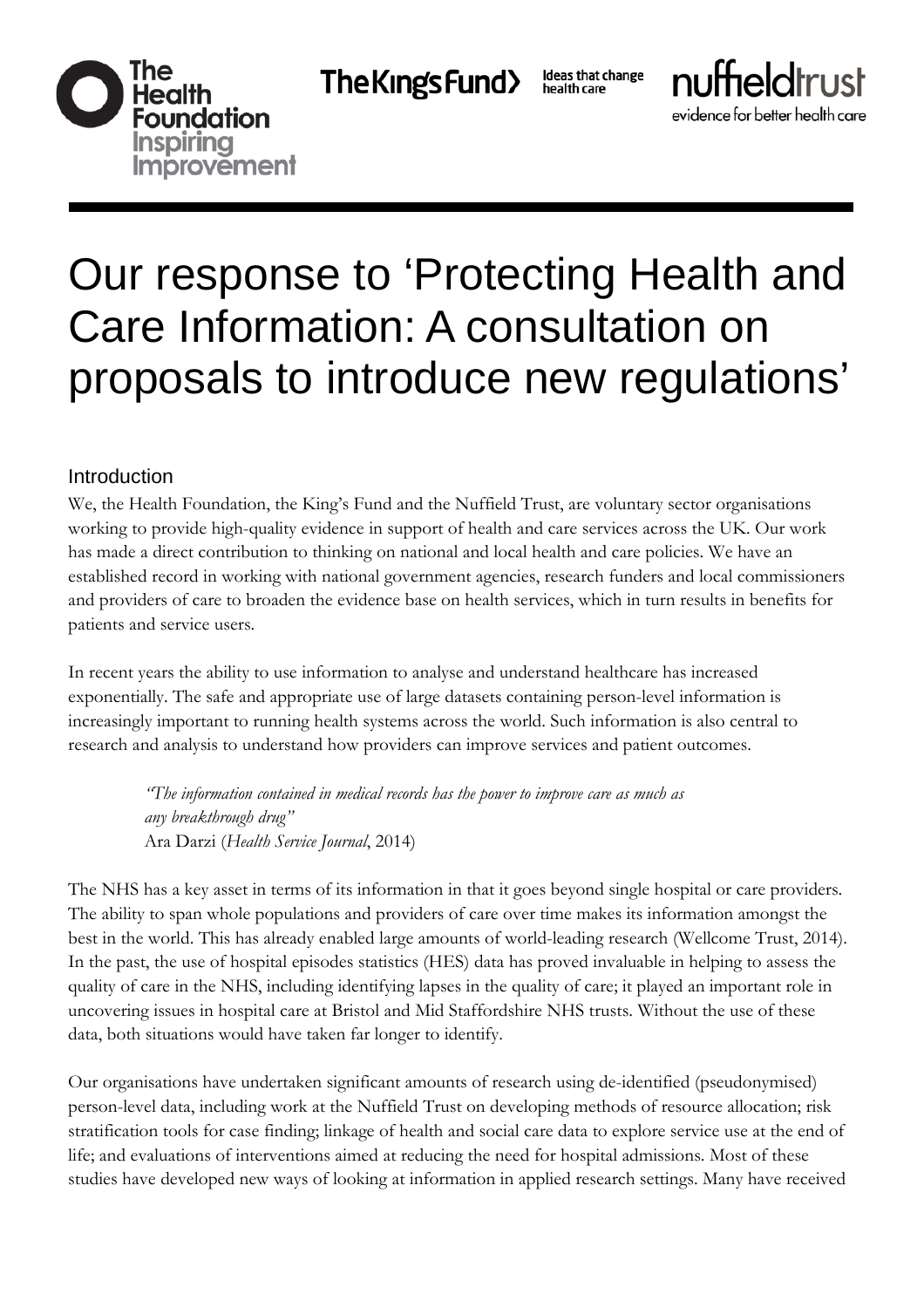funding support from the Department of Health or the NHS. Often they used de-identified person-level datasets not available through the Health & Social Care Information Centre (HSCIC), such as local authority social care records, GP records and the Patient Episode Database for Wales (PEDW).

To give just one example, one quarter of cases of bowel cancer are not diagnosed until a patient reaches A&E with symptoms. By linking de-identified GP, hospital and Cancer Registry records the Nuffield Trust was able to examine the service use of patients with bowel cancer before diagnosis. This allowed for the exploration of the potential of detecting more cases of bowel cancer in primary care, thereby increasing the chances of survival (Sheringham and others, 2014). The Nuffield Trust has included other examples of how it has used person-level data in the briefing accompanying this consultation response (Nuffield Trust, 2014).

In undertaking these studies the Health Foundation, the King's Fund and the Nuffield Trust have worked closely with the government and national agencies to ensure that we have access to the information needed – and that we use it appropriately within both legislative requirements and expected good practice of that time. We welcome moves to strengthen and clarify these mechanisms, and support increased transparency in the system. We particularly recognise that our ability to conduct research in this way, and the associated benefits to patients, depend on the systems governing the use of these data being able to maintain public confidence. To this end, it is important to bring clarity to the protocol for sharing data, for both those inside and outside the service, and to provide a clear narrative to the public about how their health data are used to improve the health of the population and the health service. Security features must not be presented in isolation, but alongside the tangible benefits that data linkage offers to patients, service users and the whole population.

Our response is encapsulated in the following four points, each of which is discussed in detail below with answers to the specific consultation questions:

- Appropriate strategies for accreditation are the key to managing the risk and benefits.
- A clear and consistent framework for use of all de-identified person-level data, which protects confidentiality, facilitates new research, and can be built upon by other sectors is essential.
- Active and proportionate monitoring, not high volumes of regulations, are the key to a secure and effective system.
- Enabling novel research through de-identified data linked at the patient level has massive potential to improve health for all and reduce health inequalities.

In summary, we must use this opportunity to build a robust, transparent system of data exchange that both protects confidentiality of individuals and makes use of the huge potential that de-identified person-level data have to improve care and health for all.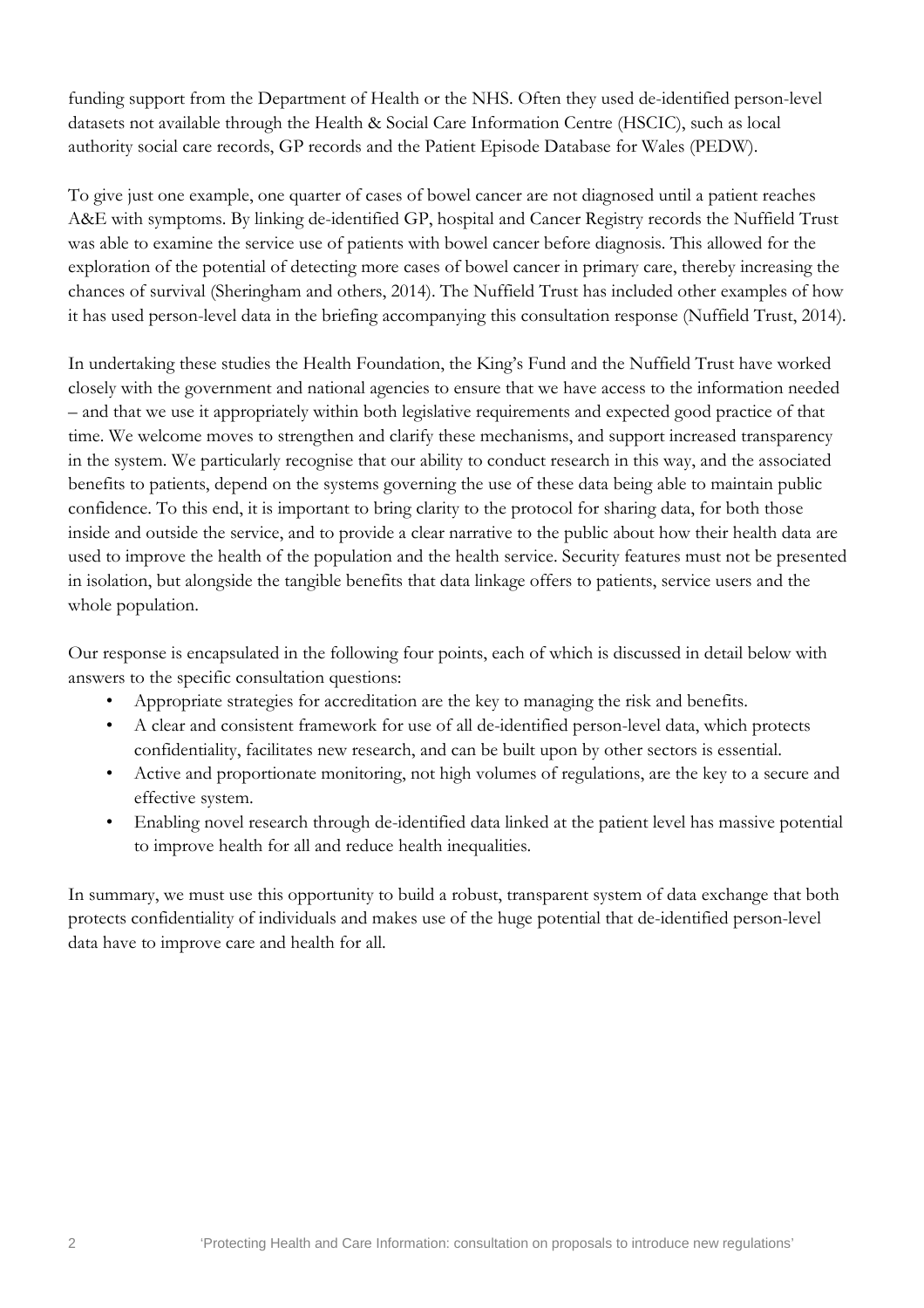## Appropriate strategies for accreditation are the key to managing the risk and benefits

*Q4. Should there be any restrictions as to the type of body which might become (in whole or in part) an ASH [Accredited Safe Haven], for example, a social enterprise, a private sector body or a commercial provider (working under a data processor contract)? Please let us know what you think.*

Rather than focusing on the type of body which might become an Accredited Safe Haven (ASH), we believe that access to ASH status should be determined by an organisation's ability to meet the required information governance standards and that its purpose as an ASH will be consistent with the Care Act 2014 stipulation that NHS information will only be used for the benefit of healthcare.

We are concerned that voluntary sector organisations such as ourselves, with a strong track record, might be denied access to ASH status on the arbitrary basis that we do not fit a particular organisational 'type'. If this were to be the case, it could put at risk many vital research projects. It could also cause the NHS to miss out on new opportunities, as the reality is that the most innovative approaches to using data do not flow from statutory agencies (who are often tied down to routine agendas).

It is critical that the approval mechanisms put in place have the following characteristics:

- The guidance is clear, unambiguous and applies to all applicants.
- A programme of tools is available to help people, for example consent guidance, secure data apps and information tools for data requests.
- Form-filling is streamlined and coordinated.

In addition, we suggest that policy-makers consider how applicants' past records of secure information handling can be taken into account in the application process to be granted ASH status.

#### *Q5. Is there a maximum number of accredited safe havens that you would consider to be acceptable? Please give your reasons.*

The consultation document already acknowledges doubts about HSCIC's current capacity to deliver the volume of data linkage requests that are anticipated (paragraph 31). It is clear that a number of ASHs will be required for some time to come.

The total number of ASHs should be governed by two factors: the number of organisations that succeed in meeting and maintaining the stringent information governance requirements to become an ASH; and the number able to sustain themselves by meeting the demand for their services. If in time the largest ASHs are able to accommodate total demand, then the number of ASHs will shrink naturally. This is a much more practical and equitable arrangement than selecting an arbitrary number.

It is also worth acknowledging that in some cases, where only local datasets are being used, it will be more convenient for all parties to work with the local ASH, than it will be to work with a national body such as HSCIC.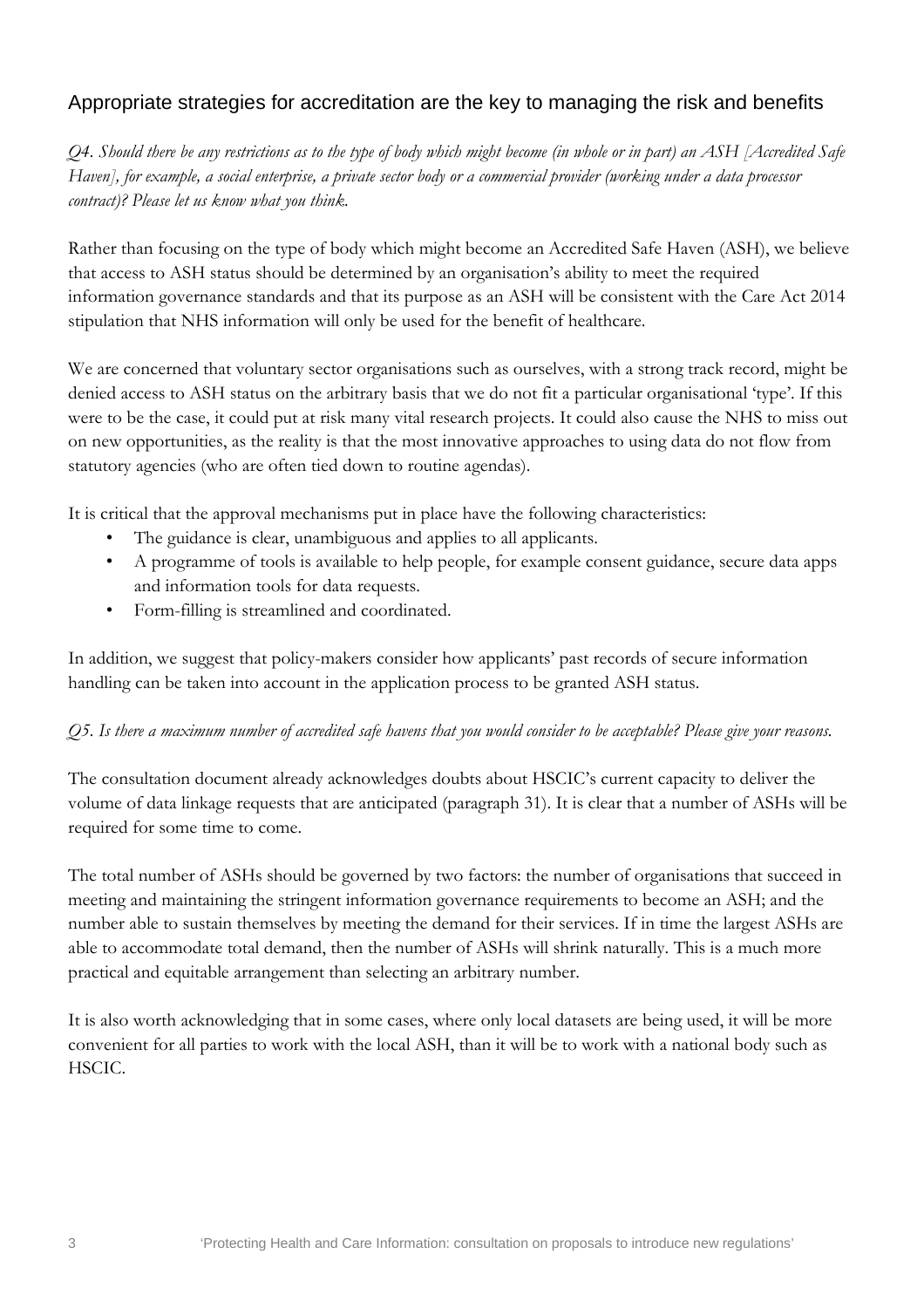## A clear and consistent framework for use of all de-identified person-level data, which protects confidentiality, facilitates new research, and can be built upon by other sectors is essential

*Q1. Are these purposes the right ones? Are there any other purposes that it is acceptable for an ASH to use data for? Please set out what you think the purposes should be.*

We believe that the list of purposes for which information may flow **to** an ASH (paragraph 26) should explicitly include evaluation of service interventions. While this may be considered to fall under the 'audit, monitoring and analysing' heading, we believe that the increasing importance of robust evaluation of new approaches for delivering health services – and the additional challenges that it often presents, such as linking novel participant datasets from third sector providers – merit explicit recognition of activity endorsed elsewhere in the consultation document (paragraph 54).

We note that linked data have the capability to describe a patient's journey through care. In a world where integration between service delivery models is so important, and where new ways of organising care are appearing, for example capitation-based payment to providers, ASHs may need to link data from a wide range of sources. This may involve person-level data with unique access requirements (Office for National Statistics mortality data), from local authorities (social care or housing data), small third sector providers (interventions delivered by charities) or data from outside the care sector (such as benefits data from the Department of Work and Pensions). This diversity emphasises two points: first that the purpose of an ASH should be to securely link **any** person-level data to which access has been properly negotiated; and second that the framework given to ASHs must be capable of functioning as a unified framework for data sharing across sectors.

Similarly, while we understand that other legal data-sharing measures will still be valid (paragraph 25), we believe that policy-makers must push towards a single, all-inclusive framework for the exchange of personlevel data. Where other legal approaches to data sharing exist, they must be acknowledged in the framework so that organisations wishing to exchange data are aware of their options and can make an informed choice when selecting an approach. Piecemeal guidance creates ambiguity, weakens the robustness of the system, hinders valid research and diminishes public confidence.

#### *Q9. What are your views of the controls set out above?*

We believe that the strong controls governing the release of data from an ASH are appropriate, especially the inclusion of strong controls on the handling and use of the data on those receiving them.

A key challenge for the new regulations is to find an appropriate balance between the responsibilities and penalties for data suppliers and data recipients. We believe that the proposals have broadly the right balance by requiring that HSCIC and ASHs must 'satisfy themselves' that data recipients are not able to re-identify data, while data recipients are subject to a meaningful set of fines and reputational risk. However, the balance should be reassessed as the regulations progress to ensure that data providers are not unduly disincentivised to share data for reasons of patient benefit at negligible levels of risk. We strongly support the recognition that appropriately pseudonymised data used for research, service evaluation and other approved purposes are not 'personal data' within the meaning of the Data Protection Act.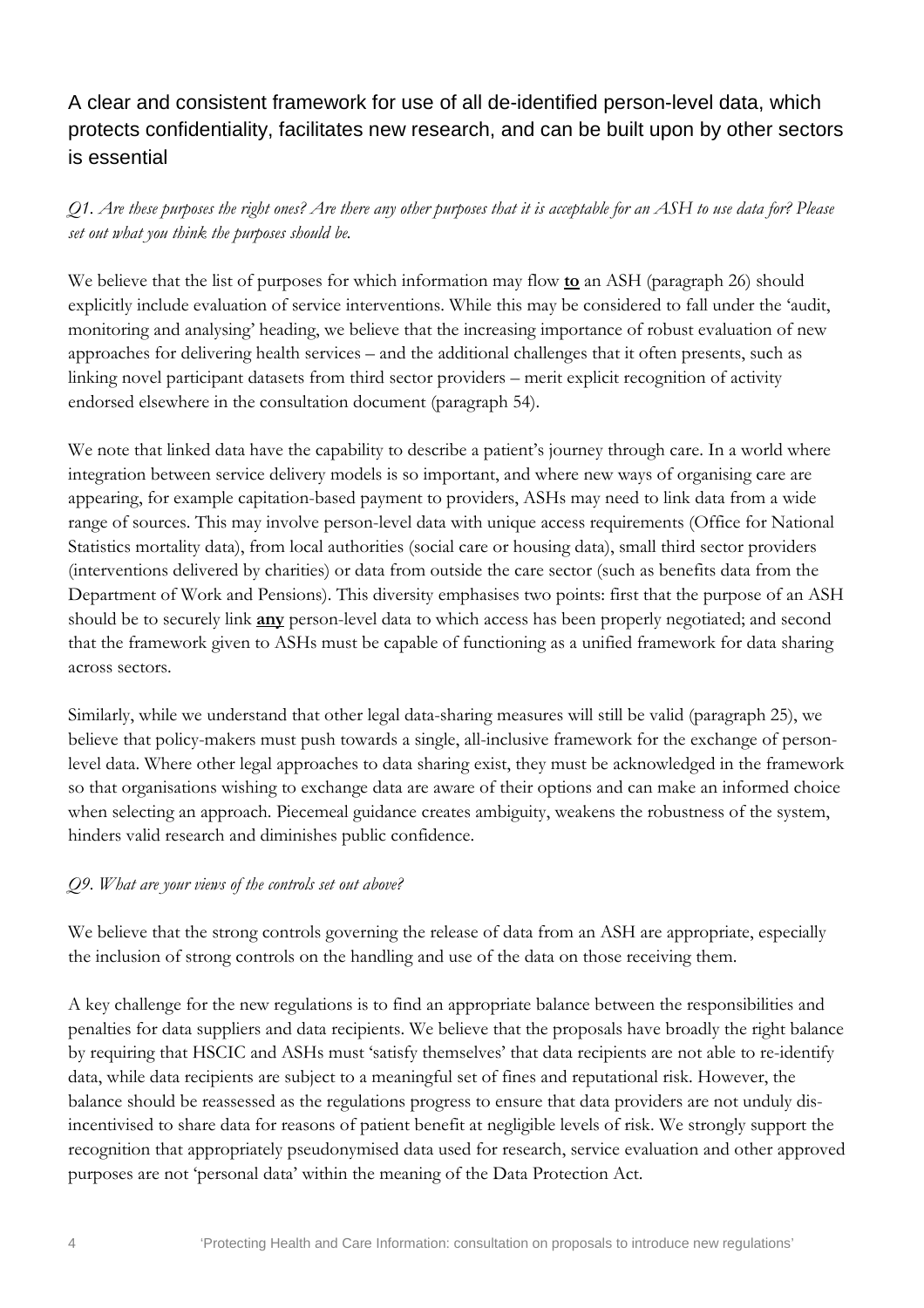The consultation document asserts that "it is almost impossible to be 100% certain that any data could not potentially be used to identify individuals" and, quite rightly, specifies that controls should be put in place to minimise this risk. While it is crucial that these controls manage the risk of individuals being re-identified, it is just as crucial that the data are not needlessly obfuscated to a level at which they are no longer useful for research. Examples might include dates of service use being truncated to months, making it much harder for researchers to establish patterns of care or to evaluate the impact of an intervention relative to the participant's start date. It is essential that the nature of these controls is consulted on widely, and that they are sufficiently flexible to enable high-quality research on a variety of topics.

The supporting guidance to the Anonymisation Standard for Publishing Health and Social Care Data (The Information Centre, 2013) eloquently outlines the criteria that might be used by ASHs to decide when datasets are appropriately pseduonymised. While this guidance demonstrates the context-specific nature of this decision, we are mindful that exercising the controls must not place too great a burden on HSCIC and the ASHs. Consideration should be given to establishing rules-of-thumb about what constitutes acceptably pseudonymised information within a given context, with examples of datasets that are satisfactory.

One example may be large, population-level datasets that meet the following requirements:

- Patient name, address and identification number (such as NHS number) do not appear.
- Date of birth only exists in month and year format.
- Post code sector or lower super output area may be present, but full post code is not.
- Identifiable fields (such as NHS number) required for linkage of pseudonymised data sets by the data recipient have been encrypted using an approved one-way encryption algorithm.
- The proposed recipient (or organisations with which they would be permitted to share the data) is unlikely to receive another dataset that would enable identifiable fields to be linked.

The requirement about the data recipient being 'unlikely' to receive another dataset that would render the original data identifiable is important, and is consistent with the Data Protection Act. It should, however, be as clear as possible and interpreted in line with the proposed penalties on data recipients.

Smaller datasets (less than population level) may not lend themselves to as simple a definition of 'acceptably pseudonymised' as that given above. For example, a pseudonymised dataset that is limited to a small number of patients with a rare condition may be at higher risk of re-identification than one that contains the same fields for the entire population of a defined geographical area. In these situations, it is likely that some judgement will be required of HSCIC or the ASHs. Scientific approaches to assessing re-identification risk are being developed and could be considered for the longer term.

It is also essential that the administration of requests functions smoothly and efficiently – something that has not always been the case. The administrative burden on the Confidential Advisory Group (CAG) needs to be recognised and it needs to be supported to deliver swift responses, which could be achieved by devolved decision-making in straightforward cases. We also ask policy-makers to consider how organisations hoping to receive new information from an ASH might be able to refer back to their previous successful applications and avoid repeating the entire process – contingent on their past record of safe information handling.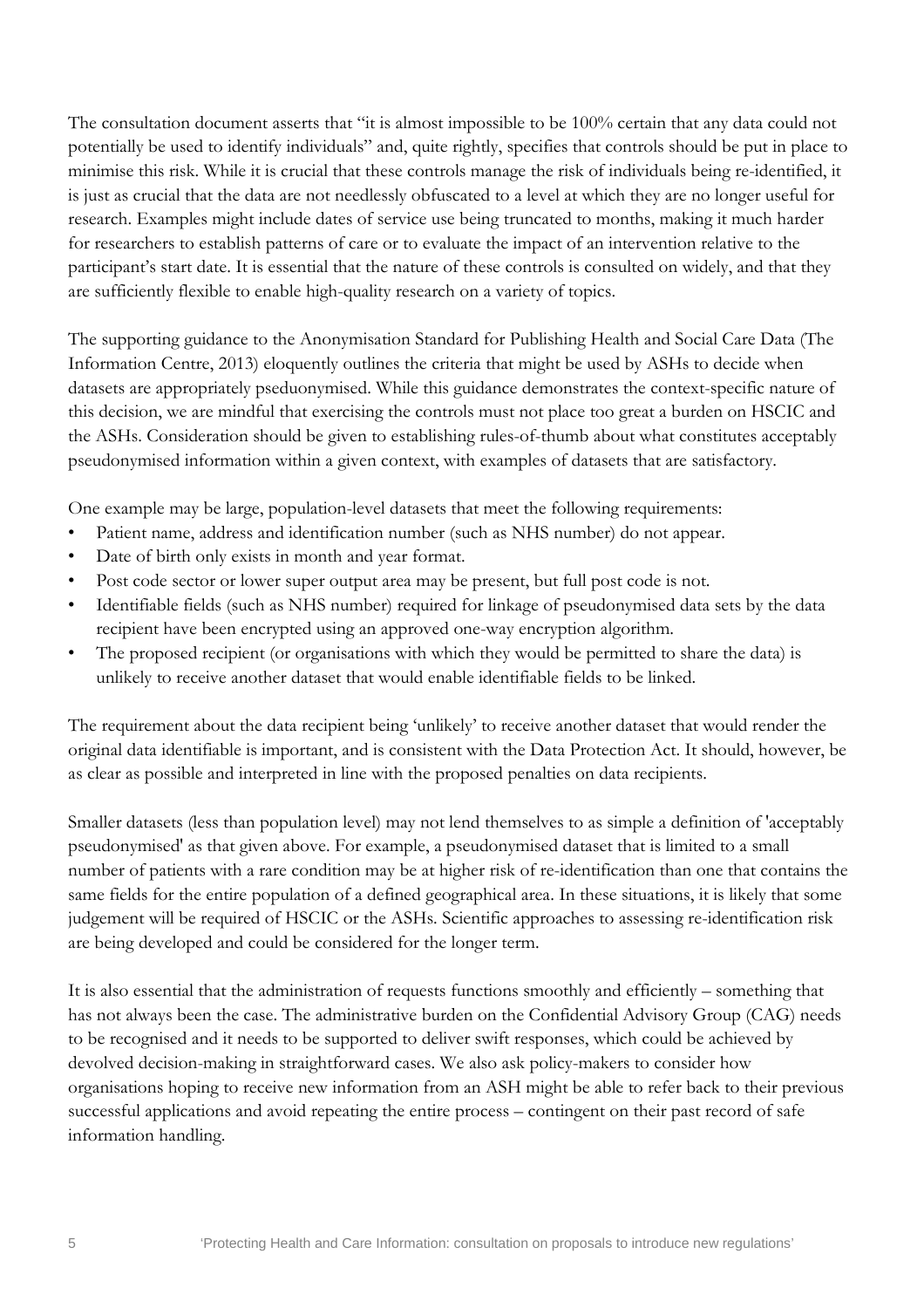We note that other aspects of working with ASHs – particularly the process by which CAG are involved for approving information requests – are being developed separately. We would like to stress again the value of putting in place a single, comprehensive set of guidance for all parties making use of person-level data.

#### *Q10. What are your views on the level of the civil penalty that we should set for any breach of these controls?*

Penalties must be proportionate to the seriousness of the breach, large enough to give the public confidence in the system and meaningful to the organisations in breach (that is, flexible to apply the same level of relative punishment to small research organisations as large corporations). It is also worth noting that in many cases withdrawal of the right to use data, immediately and in the future, will have more significant impact than financial penalties.

## Active and proportionate monitoring, not high volumes of regulations, are the key to a secure and effective system

#### *Q2. Are there any other regulatory controls that you think should be imposed?* [On the operation of an ASH]

Building on a clear operational framework and a robust accreditation process, the body regulating functioning ASHs must actively monitor compliance and take swift action if standards lapse. We believe that this can be best executed by a limited, tightly-defined set of regulations that are fully understood by both the regulator and the ASHs. Excessive volumes of requirements create confusion for ASHs and extra burden for the regulator.

*Q3. What are your views on the maximum amount of the civil penalty that we should set for breach of the controls proposed above in relation to ASHs?*

See answer to Q10.

*Q11. Are there any other controls that you think should be imposed? If so, please set out what you think these should be.* [On receiving information from an ASH]

See answers to Q9 and Q10. It is also worth considering how the controls can be applied proportionally for organisations and individuals with strong track records in receiving data from ASHs and handling it correctly. This may take the form of being able to skip certain sections of the application process, or project-level approval being waived when organisations have successfully completed similar projects in the past.

In addition to placing controls on those using data from ASHs, policy-makers should also consider what mechanisms they will put in place to ensure that the new systems are operating smoothly. This should cover both effective and timely administration (Parliamentary review or the National Audit Office could be possibilities) and what right those receiving data (or the ASHs themselves) have to apply if they feel that the controls have been applied incorrectly.